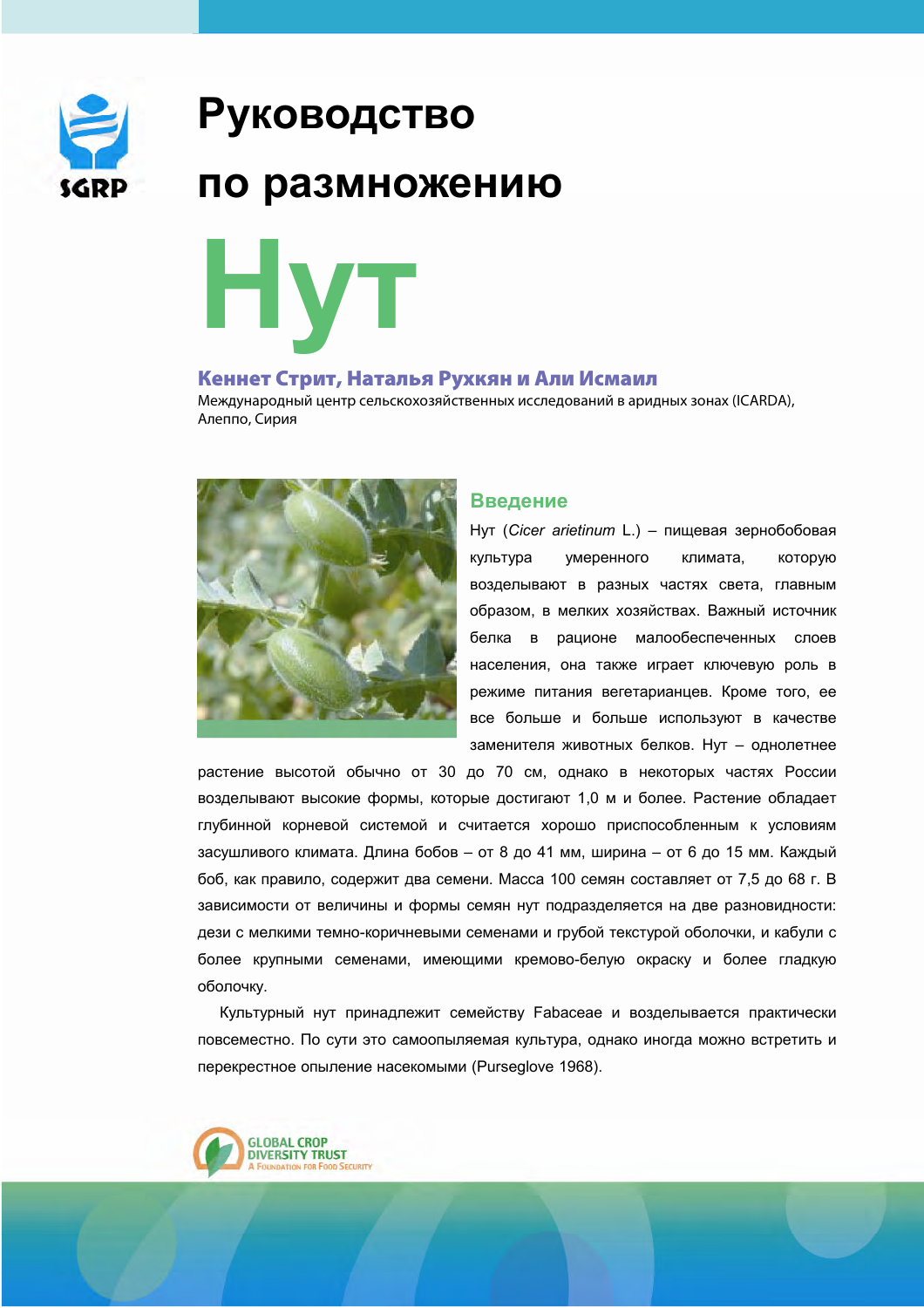Род Сісег включает девять однолетних видов, которые обычно подразделяют на три или четыре группы по степени их генетической близости к С. arietinum. Первичный генофонд вида С. arietinum объединяет С. echinospermum Р. Н. Davis и С. reticulatum Ladiz., считающийся диким предком культурного нута (Ladizinsky and Adler 1976). Некоторые авторы также относят к первичному генофонду рода Сісег и многолетний дикий вид C. anatolicum Alef. (Choumane and Baum 2000). Следующая по степени близости группа состоит из *С. bijuqum* Rech. f., *С. judaicum* Boiss. и *С. pinnatifidum* Jaub. & Spach (Tayyar and Waines 1996). Наконец, наиболее отдаленными считаются такие однолетние дикие виды рода Cicer, как C. yamashitae Kitam., C. chorassanicum (Bunge) Ророу и С. cuneatum Hochst. ex A. Rich.

В данном практическом руководстве рассматривается размножение культурного HVTa (C. arietinum), популяционные разновидности которого **MOLAL** включать селекционный материал, чистые линии и староместные сортовые популяции. Кроме того, здесь даны методические указания по популяциям диких родичей.

## Культурный нут (Cicer arietinum) Выбор климатических условий и сроков посева

#### Климатические условия

Нут, являясь продовольственной зернобобовой культурой холодного сезона, может выращиваться в самых разных климатических условиях - от полузасушливых тропических зон до регионов с умеренным климатом. Оптимальными считаются условия, наиболее приближенные к тем, которые характерны для места сбора образца.

#### Сроки посева

- Размножать нут следует во время дождливого сезона; для климата, близкого средиземноморскому, этот сезон совпадает с зимним периодом. Проводите посев после первого значительного сезонного выпадения осадков там, где есть высокая вероятность последующих дождей.
- В условиях, где дождливая погода совпадает с теплым и влажным временем года, проводите посев в период после сезона дождей, когда температура и влажность воздуха понижаются. В Индии это октябрь-ноябрь. Таким образом снижается воздействие болезней и вредителей. Время после сезона дождей также характеризуется коротким днем, что стимулирует цветение у светочувствительных образцов, а следовательно увеличивает урожай семян.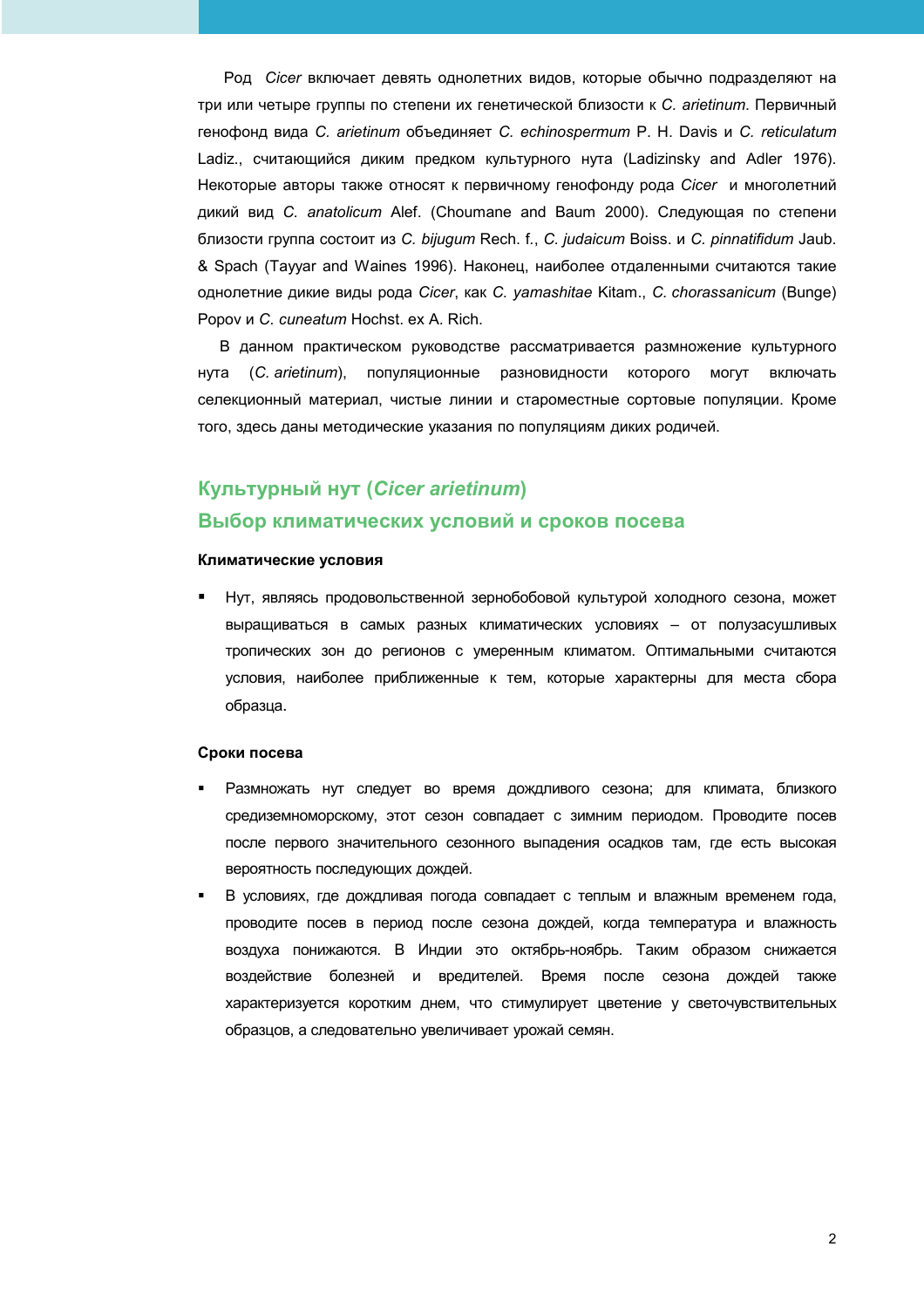## Подготовка к размножению

#### Когда надо проводить размножение

- Когда в образце <1000 семян.
- Когда процент всхожести падает ниже 75% (в ICARDA этот показатель установлен на **уровне 90%).**
- Когда настоятельно требуется больше семян.

#### Подготовка семян к посеву

- 1. Получив образцы из генбанка, разделите семена каждого образца на порции по 120 семян в каждой. Каждая порция будет посеяна в отдельном ряду длиной 4 м на четырехрядной делянке.
- 2. Подготовьте для каждой порции семян пакет и поставьте на нем номер образца, под которым он хранится в генбанке.
- 3. Обработайте семена подходящим фунгицидом и инсектицидом.
- 4. Поместите каждую порцию семян в маркированный пакет, причем оригинальный маркированный пакет генбанка должен быть сверху, а дополнительные пакеты - под ним. Степлером скрепите пакеты вместе - четыре пакета по 120 семян в каждом для четырех рядков.
- 5. Теперь семена готовы к посеву.

#### Выбор и подготовка поля

- К моменту посева почва должна иметь хороший дренаж, а все сорняки должны быть выполоты с тем, чтобы обеспечить достаточный запас почвенной влаги.
- Для получения наилучших результатов нужна зональная почва с pH = 7,5.
- Используйте глубокую вспашку с оборотом пластов, проведите два-три боронования для создания хорошей пашни и выровняйте поверхность почвы для посева.

## Метод размножения

#### Расположение делянок, густота посева и расстояние между рядками

- Для образцов, представляющих собой популяции генетически разнообразного материала, такие как староместные сорта, 480 семян сеют в четыре ряда (120 семян на один ряд) протяженностью 4 м.
- Для чистых, генетически однородных линий, к которым относится продукция передовых селекционных технологий, используйте такой объем посадочного материала, который требуется для получения нужного количества семян - не менее 1 кг или 8000-12 000 семян.
- Оставляйте не менее 45 см между рядками, что позволит проводить междурядную обработку.
- Чтобы изолировать делянки друг от друга, расстояние между ними должно быть 90 см.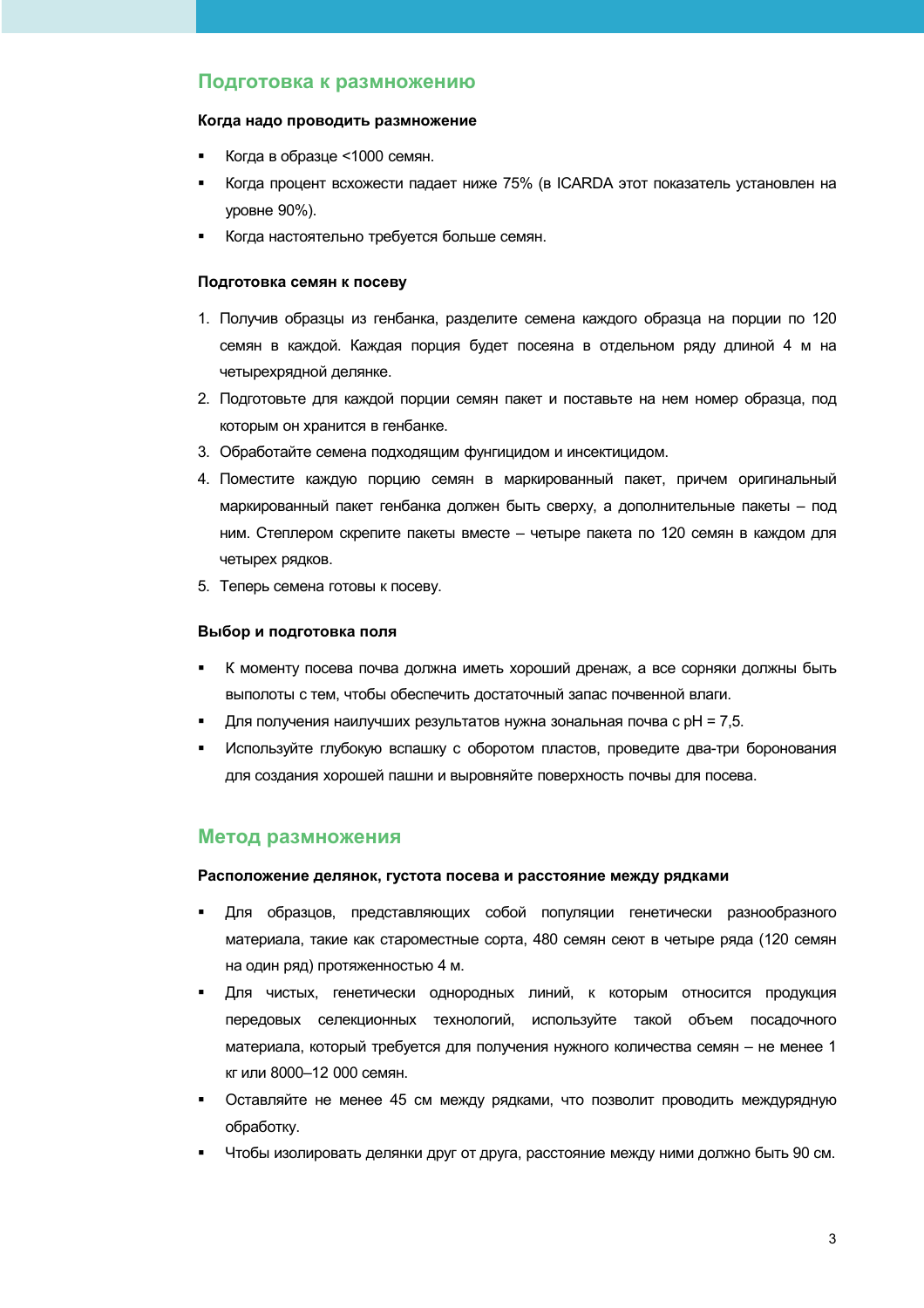#### Методика посева

- Если используется техника, предназначенная для небольших опытных участков, сажайте семена непосредственно в выровненную грядку на глубину 5 см.
- Лунки под каждое семя должны располагаться через каждые 4 см.
- Перед тем, как перейти к посеву следующего образца, удостоверьтесь, что сеялка полностью очищена от остатков предыдущего посадочного материала.
- Если посев производится вручную, сделайте борозду глубиной около 5 см и сажайте семена на расстоянии 4 см друг от друга. По окончании сева закройте борозды.

#### Маркировка посевов

Промаркируйте каждую делянку номером делянки и уникальным идентификационным номером образца (напр., в ICARDA используется номер IG - порядковый номер по каталогу). Пластиковую табличку с номерами прикрепите к колышку высотой примерно по колено. Пользуйтесь пластиковыми ярлыками и стойкими маркерами с чернилами. которые не подвержены перепадам погоды.

## Уход за растениями

#### Борьба с сорняками

- Непосредственно после посева обработайте делянки смесью довсходовых гербицидов, действующей как на злаковые, так и на широколистные сорняки. В ICARDA, например, используется смесь пропизамида и тербутрина.
- Междурядная обработка проводится дважды на ранней стадии развития растений с помощью механического культиватора.
- Если потребуется, прополку проводите вручную на поздних стадиях.
- Вручную проведите выбраковку нетипичных растений и тех, которые растут за  $\blacksquare$ пределами рядка.

#### Внесение удобрений

Внесите базовую дозу диаммонийфосфата из расчета 100 кг/га.

#### Орошение

- Полив поля следует провести сразу после сева. При сухом посеве лучше использовать дождевальную установку или систему капельного орошения.
- $\blacksquare$ Дополнительное орошение применяется через 10 дней после сева, если не было дождей. Это поможет обеспечить нормальный урожай семян. Растения не должны чрезмерно страдать от водного стресса, приводящего к недоразвитию цветков и бобов или замедлению созревания боба.
- В течение всего вегетационного периода избегайте чрезмерной влажности почвы.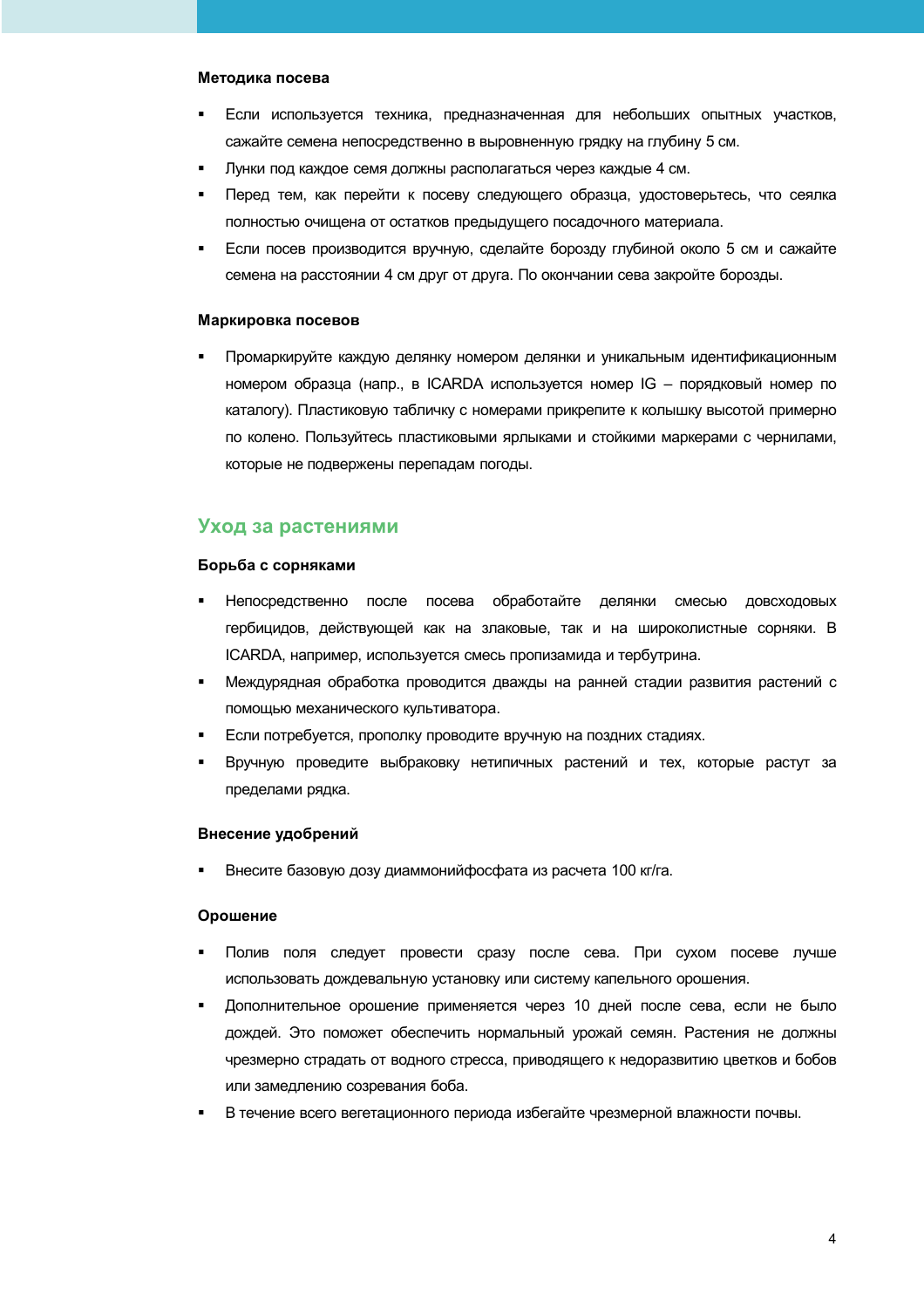#### Распространенные вредители и болезни

Чтобы выяснить, каковы симптомы заражения наиболее вероятными вредителями и болезнями и какие меры следует предпринять для борьбы с ними, свяжитесь со специалистами в области защиты растений. Некоторые из наиболее типичных вредителей и болезней нута следующие:

Насекомые

- $\blacksquare$ Клубеньковая муха
- $\blacksquare$ Клубеньковый долгоносик
- Гусеница, подгрызающая всходы  $\blacksquare$
- Тли  $\blacksquare$
- Ростковые мухи  $\blacksquare$
- Гусеницы луговой совки
- Гусеницы хлопковой совки
- Пяденицы
- Зерновки

#### Грибковые болезни

- Аскохитоз, Ascochyta rabiei, Mycosphaerella rabiei, (= Didymella rabiei)
- Черная корневая гниль: Fusarium solani
- Черная корневая гниль: Thielaviopsis basicola  $\blacksquare$
- $\blacksquare$ Серая гниль: Botrytis cinerea
- Ложная мучнистая роса: Peronospora sp.  $\blacksquare$
- Угольная гниль: Macrophomina phaseolina = Rhizoctonia bataticola  $\blacksquare$
- $\blacksquare$ Фузариозная корневая гниль: Fusarium acuminatum, Fusarium arthrosporioides, Fusarium avenaceum, Fusarium equiseti, Fusarium solani f.sp. eumartii, = Fusarium eumartii
- Фузариозное увядание: Fusarium oxysporum f.sp. ciceris
- Пятнистость листьев: Myrothecium roridum  $\blacksquare$
- Пятнистость листьев: Mystrosporium sp.  $\blacksquare$
- $\blacksquare$ Корневая гниль: Neocosmospora vasinfecta
- Фитофтороз корней: Phytophthora citrophthora, Phytophthora cryptogea, Phytophthora  $\blacksquare$ drechsleri, Phytophthora megasperma
- Настоящая мучнистая роса: Leveillula taurica, Oidiopsis taurica [анаморф], Erysiphe sp.
- Ржавчина: Uromyces ciceris-arietini, Uromyces striatus
- Стеблевая гниль: Sclerotinia sclerotiorum, Sclerotinia trifoliorum

#### Вирусные болезни

- $\blacksquare$ Кустистая карликовость нута (потивирус) (CpBDV)
- Вирус, вызывающий недоразвитие нута (лютеовирус) (CpSDaV)
- Деформирующая мозаика: вирус деформирующей мозаики нута (CpDMV)
- Нитевидность: вирус нитевидности нута (CpFV)
- Мозаика: вирус мозаики люцерны (AMV)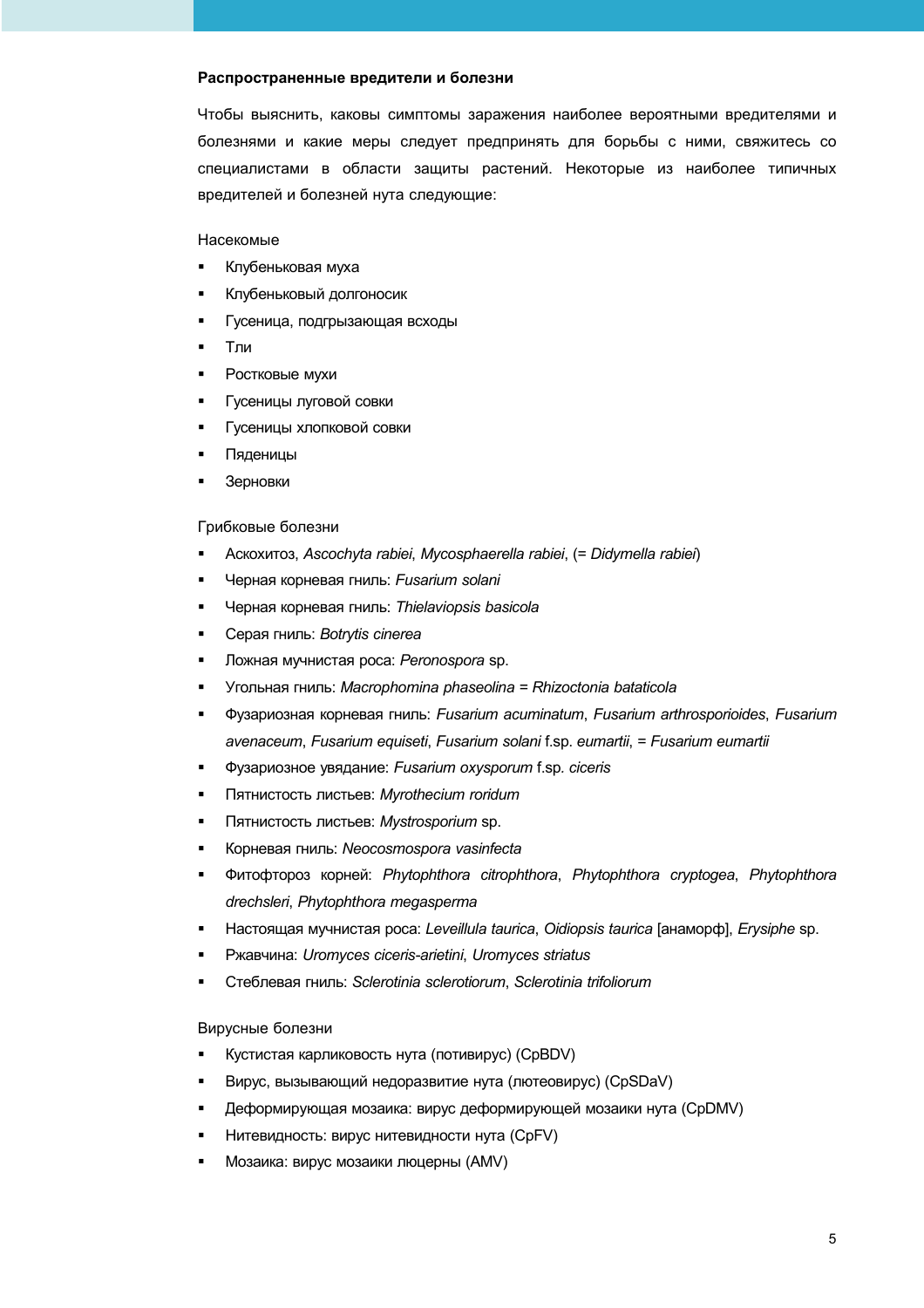- Папоротниковидность: вирус желтой мозаики бобов (BYMV)
- Некроз: вирус некротической желтизны салата (LNYV), вирус штриховатости гороха (PeSV)
- Разрастание: вирус мозаики огурца (CMV)
- Карликовость: вирус скручивания листьев бобов (гороха) (BLRV)
- Хлороз: вирус мозаичной энации гороха (PEMV-2)

#### Нематоды, паразиты

- Почковидная нематода: Rotylenchulus reniformis
- $\blacksquare$ Цистовая нематода: Heterodera ciceri, Heterodera rosii
- Галлогельминтоз (галловая нематода): Meloidogyne arenaria, Meloidogyne artiellia, Meloidogyne incognita, Meloidogyne javanica
- Поражение корней (корневая нематода): Pratylenchus brachyurus, Pratylenchus thornei
- Питиозная гниль: Pythium debaryanum, Pythium irregulare, Pythium ultimum

#### Борьба с вредителями и болезнями

- $\blacksquare$ В период развития растений договоритесь с фитопатологами и вирусологами о проведении периодических полевых проверок.
- При необходимости опрыскивайте посевы соответствующими химикатами.
- Проведите профилактическое опрыскивание соответствующими химикатами, если в вашем регионе особую опасность представляет какая-нибудь конкретная болезнь. В ICARDA, например, для профилактики аскохитоза нут опрыскивают каждые 3 недели на протяжении всей фазы вегетации и фазы цветения, что помогает избежать вспышек этой болезни.

## Уборка урожая

- Уборка проводится, когда бобы сухие. Если потрясти боб и послышится стук семян, то это является показателем его сухости. Более старые листья желтеют и опадают, что указывает на зрелость растения.
- Уборку можно производить либо вручную, либо механическим способом с помощью техники, предназначенной для мелких делянок.
- Поместите убранные семена в матерчатый мешок вместе с ярлыком, указывающим на номер делянки, и прикрепите другой ярлык снаружи мешка.
- Тщательно очищайте уборочный комбайн после уборки каждого образца.
- Когда материал непригоден для машинной уборки по причине низкорослости или  $\blacksquare$ полегания растений, проведите уборку вручную и сразу же поместите собранные растения в уборочный комбайн для обмолота.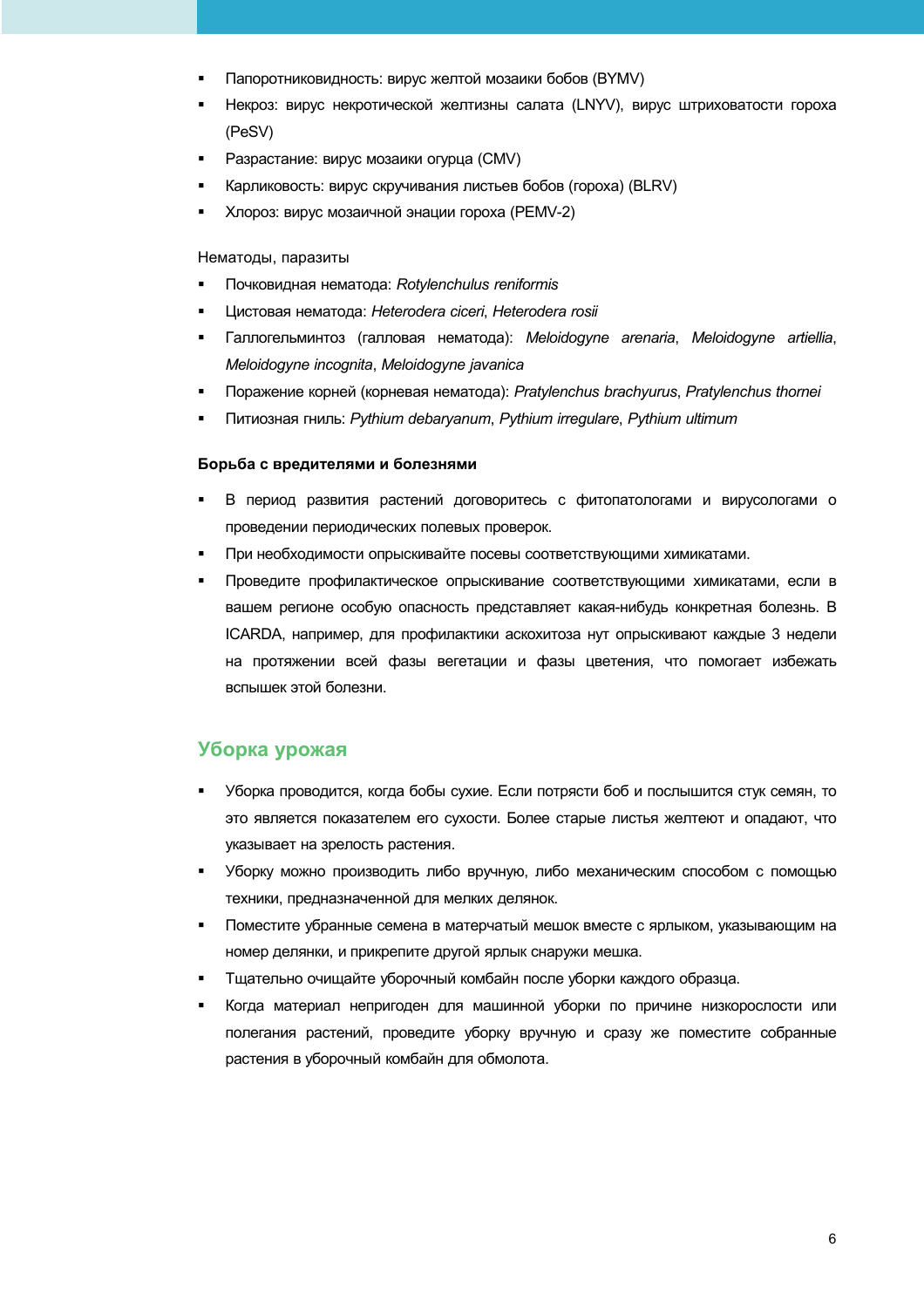## Послеуборочная обработка

- Очистите семена от мусора с помощью семяочистительной машины (механической веялки) сразу же после уборки так, чтобы причинить образцу как можно меньше ущерба. В качестве альтернативы, можете производить очистку вручную.
- Тщательно очищайте веялку после очистки каждого образца.
- Оставшийся мусор вычистите вручную.
- Если обнаружатся признаки нашествия насекомых, может оказаться целесообразным провести фумигацию убранных семян соответствующим инсектицидом. Эта рекомендация, однако, не носит обязательного характера, особенно если речь идет о долгосрочном хранении.
- Определите общую массу очищенных семян.
- Определите массу 100 семян.
- Проведите сушку образцов, поместив семена в условия низкой влажности и комнатной температуры на срок до 3-х недель. Если используется сушильная камера с контролируемыми условиями, сушка производится при температуре 15°С и относительной влажности 15-20%. Если сушильной камеры нет, сушите семена с применением силикагеля или иного подходящего влагопоглотителя до тех пор, пока содержание влаги в них не достигнет 8%.
- Определите содержание влаги; для целей хранения оно должно составлять 3-6%.
- Отправьте навеску семян каждого образца для проведения анализа на всхожесть.
- Обработайте материал для закладки на хранение.

## Мониторинг подлинности образца

#### Поддержание аутентичной подлинности образцов

При подготовке семян к посеву, в период посева, в поле, во время уборки и в ходе послеуборочной обработки особенно внимательно следите за тем, чтобы семена конкретного образца сохранялись под идентификационным номером этого образца. Всегда указывайте соответствующий номер образца на пакетах с семенами, на делянках и на собранном материале, чтобы исключить любую возможность путаницы или потери подлинности образца.

#### Поддержание целостности популяции

Сохраняя образцы гетерогенных популяций, важно поддерживать достаточное количество семян, чтобы максимально отразить разнообразие образца (не менее 1000 семян). При пересеве таких образцов не менее важно получить такое количество семян, которое позволило бы охватить всю первоначальную внутрипопуляционную изменчивость, исключив риск генетического дрейфа в популяции (см. вводную главу).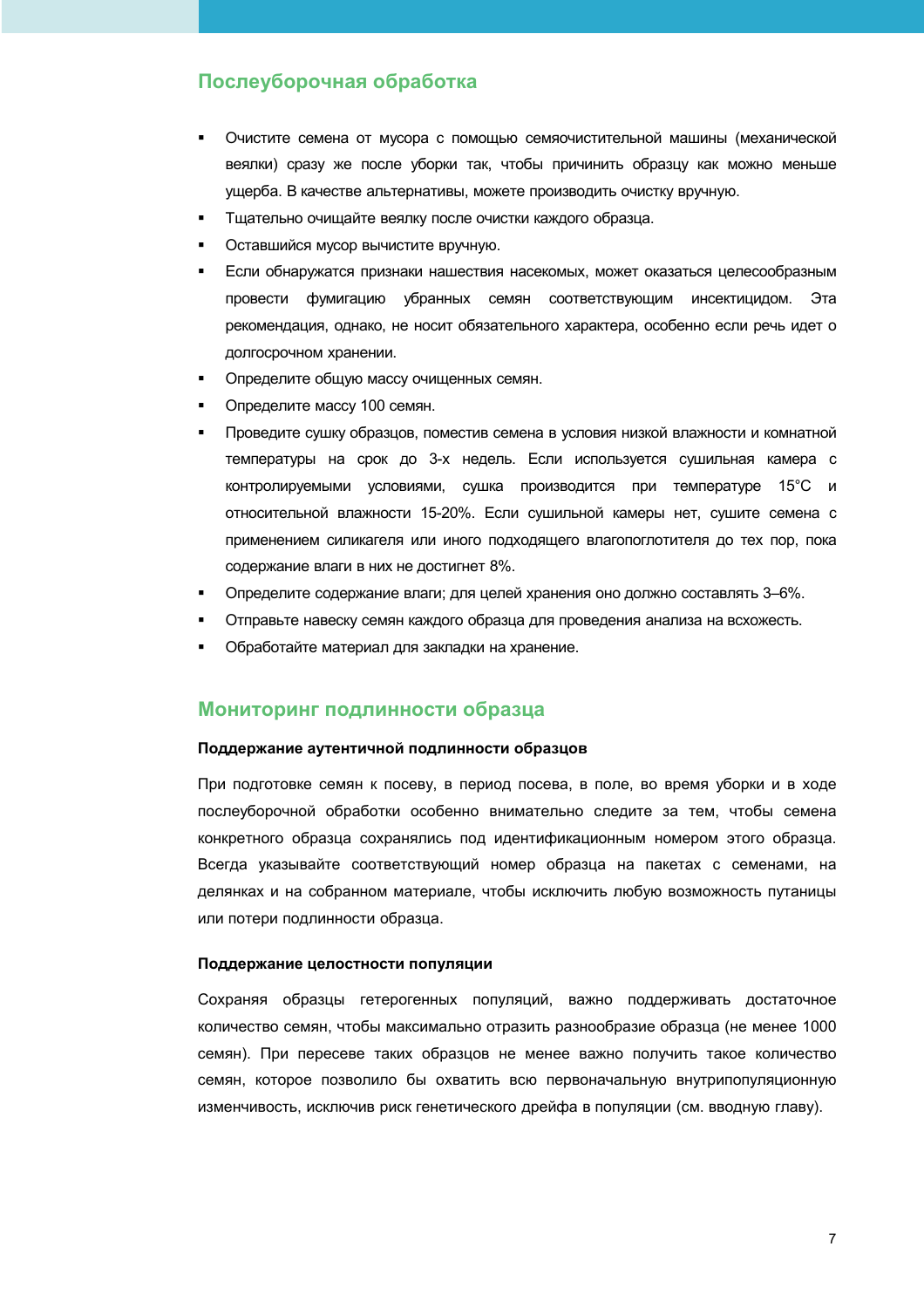#### Сравнение с предыдущими паспортными или морфологическими данными

Сверьте каждый образец со следующими его характеристиками, ранее зафиксированными для данного образца:

- $\blacksquare$ габитус
- окраска цветка  $\blacksquare$
- окраска семян  $\blacksquare$
- форма семян.

Если подлинность образца вызывает сомнения, проверьте его еще раз путем сверки с эталонным гербарным образцом. Если образец не идентичен оригиналу, его следует отбраковать.

## Дикорастущий нут

#### Условия посева и выращивания

Образцы высеваются в защищенный грунт следующим образом (рисунок 2):

- $1<sub>1</sub>$ Заполните небольшие горшочки (глиняные или пластиковые, 30 см в диаметре х 30 см в глубину) обработанной в автоклаве смесью земли и песка в соотношении 3:1.
- $2<sup>1</sup>$ Скарифицируйте семена, сделав небольшой надрез в семенной оболочке для улучшения впитывания влаги и всхожести (рисунок 3).
- $3<sub>1</sub>$ Обработайте семена фунгицидами и инсектицидами.
- 4. Посадите не менее 50 семян для каждого образца, по два семени на горшок, на глубину 3-5 см.
- 5. Полейте горшки сразу же после посева, а затем поливайте каждые 3 дня с учетом скорости испарения влаги.
- 6 Начиная с фазы цветения производите сверку каждого образца с зафиксированными в базе данных характеристиками по следующим параметрам:
	- Длина цветоноса
	- Длина плодоножки
	- Длина кончика боба
	- Опушение боба
	- $\blacksquare$ Форма прилистника
	- Форма семени и окраска в фазе зрелости.
- $7<sub>1</sub>$ Если подлинность образца вызывает сомнения, проверьте его еще раз путем сверки с эталонным гербарным образцом. Если образец не идентичен оригиналу, его следует отбраковать.
- 8. В начале фазы созревания семян покройте каждое растение легким марлевым мешочком и завяжите его у основания растения, чтобы предотвратить потери семенного материала по причине осыпания (рисунок 3).
- $\mathbf{Q}$ Как только растение полностью созреет, уберите его целиком вместе с тканым мешочком.
- 10. Извлеките семена из сухого растительного материала.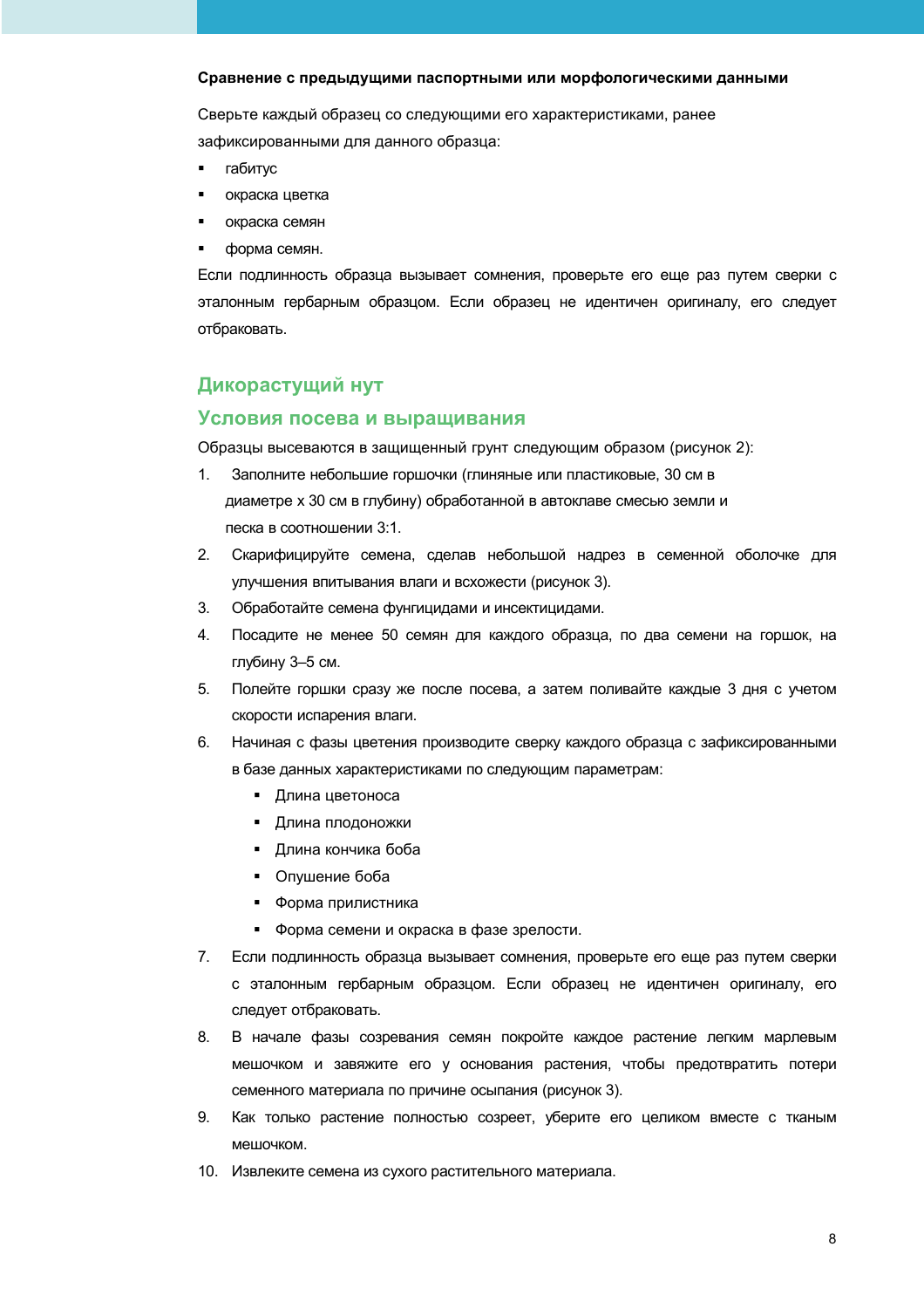- 11. Соберите вместе семена с отдельных растений одного и того же образца.
- 12. Взвесьте урожай семян каждого образца.
- 13. Определите массу 100 семян для каждого образца.
- 14. Высушите семена, поместив их на срок до 3-х недель в условия низкой влажности и комнатной температуры.
- 15. Определите содержание влаги (для целей хранения оно должно быть в пределах 3- $6\%$ ).
- 16. Отправьте выборку семян из каждого образца для проведения анализа на всхожесть.
- 17. Обработайте материал для закладки на хранение.

## Документирование данных в процессе размножения

В процессе размножения соберите следующую информацию и введите ее в информационную систему генбанка:

- $\blacksquare$ Название места, где проводили размножение, и координаты по карте /GPS
- $\blacksquare$ Фамилия научного сотрудника, проводившего размножение
- Данные поля/участка/питомника/теплицы  $\blacksquare$
- Номер образца и идентификационные данные популяции  $\blacksquare$
- Источник поступления семян
- $\blacksquare$ Данные о предшествующем размножении или пересеве
- Подготовка посадочного материала (предпосевная обработка)  $\blacksquare$
- Дата посева и его густота  $\blacksquare$
- Расположение посевов в поле  $\blacksquare$
- $\blacksquare$ Данные по уходу за посевами в поле (полив, внесение удобрений, прополка, борьба с вредителями и болезнями, зарегистрированные стресс-факторы и т. д.)
- Условия окружающей среды (высота, осадки, тип почвы и т. д.)
- Появление всходов в поле или теплице (количество взошедших растений)  $\blacksquare$
- Количество принявшихся растений  $\blacksquare$
- $\blacksquare$ Количество дней от посева до цветения
- $\blacksquare$ Дата уборки урожая и методика
- Количество убранных растений  $\blacksquare$
- Количество семян (примерная масса)
- Агрономическая оценка; регистрация агроморфологических признаков
- Таксономическая идентификация
- Послеуборочные сведения (однородность созревания, полегаемость)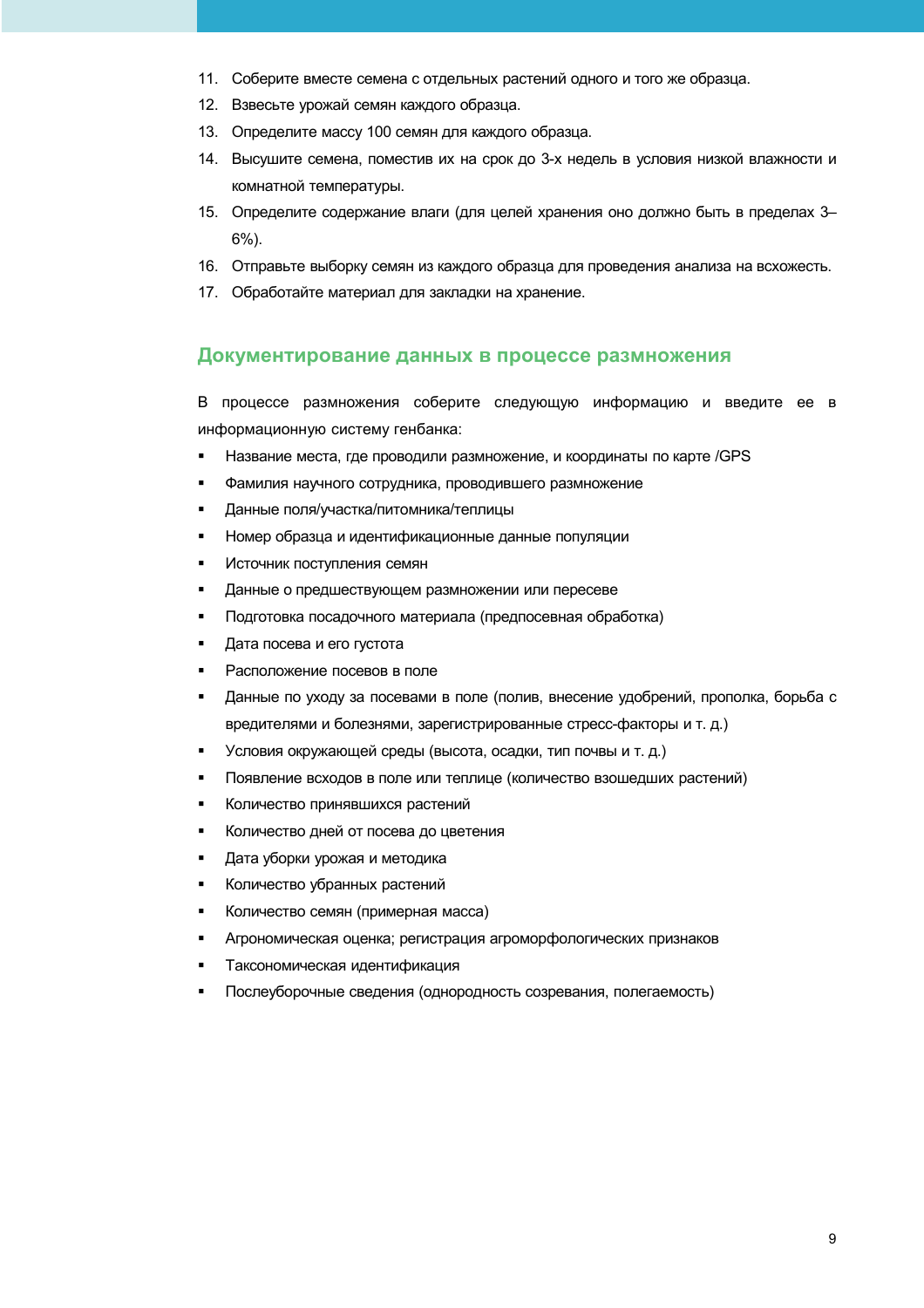## Список использованной и рекомендуемой для ознакомления литературы

- Choumane W, Baum M. 2000. The use of RAPD markers for characterization of annual species of the genus *Cicer*. Annals of Agricultural Science (Cairo) Vol 2:809–820.
- Coyne CJ, Sharp-Vincent T, Cashman MJ, Watt CA, Chen W, Muehlbauer FJ, Mallikarjuna N. 2005. A method for germinating perennial *Cicer* species. SAT ejournal Vol 1, Issue 1. Адрес в сети:

http://www.icrisat.org/Journal/cropimprovement/v1i1/icpn12/v1i1amethod.pdf. Дата получения доступа: 29 августа 2008 г.

- Ladizinsky G, Adler A. 1976. The origin of chickpea *Cicer arietinum* L. Euphytica 25(1):211– 217.
- Purseglove 1968. Cicer arietinum L. In: Tropical Crops. Dicotyledons. Longman Group Limited, London. pp. 246-250.
- Tayyar R, Federici CV, Waines GJ**.** 1996. Natural Outcrossing In Chickpea (*Cicer arietinum*  L.). Crop Science 36:203–205.
- Wellving AHA. 1984. Grain legumes. Seed Production Handbook of Zambia. Department of Agriculture. Lusaka. SIDA. pp. 226–254.

## **Благодарность**

Настоящее руководство прошло экспертную проверку у таких специалистов, как С.С. Ядав, бывшего главного селекционера по бобовым отдела генетики Индийского научно-исследовательского сельскохозяйственного института (S. S. Yadav, Division of Genetics, Indian Agricultural Research Institute), Нью Дели, Индия, и Н.К. Рао, сотрудника Международного Центра развития сельского хозяйства на основе использования соленых вод (N.K. Rao, International Center for Biosaline Agriculture [ICBA]), Дубай, ОАЭ.

## **Оформление ссылки**

Street K., Rukhkyan N. and Ismail A. 2008. Руководство по размножению. Нут. В: Dulloo M.E., Thormann I., Jorge M.A. and Hanson J., editors. Crop specific regeneration guidelines [CD-ROM]. CGIAR System-wide Genetic Resource Programme, Rome, Italy. 12 pp.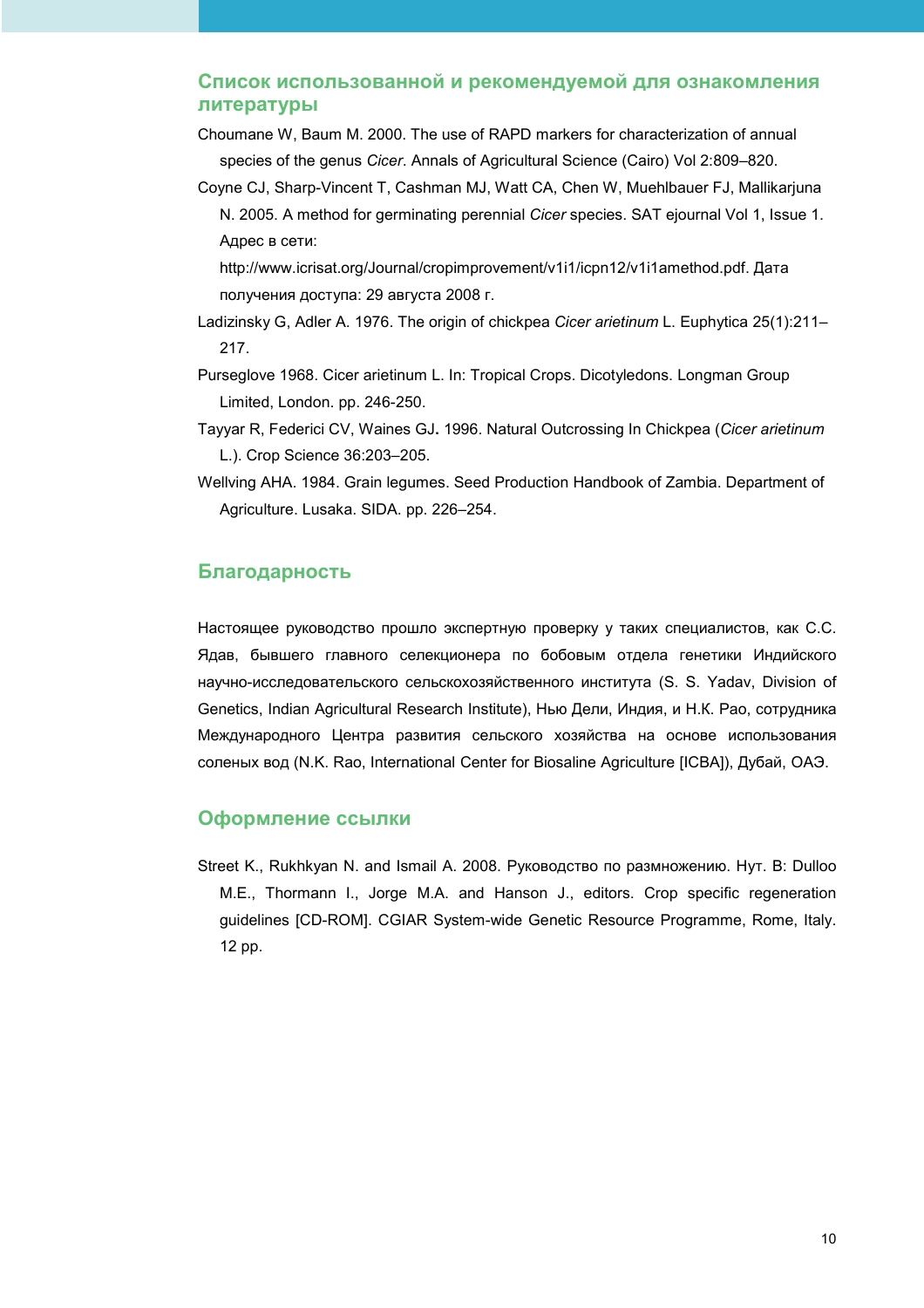

![](_page_10_Picture_1.jpeg)

![](_page_10_Picture_2.jpeg)

![](_page_10_Picture_3.jpeg)

1- Растение нута. ICARDA

**ICARDA** 

2- Размножение дикорастущего нута в теплице. На каждом горшке проставлен уникальный номер образца.

#### **ICARDA**

3- Скарификация семян путем неглубокого надрезания семенной оболочки для улучшения впитывания влаги и всхожести. **ICARDA** 

4- В начале фазы созревания семян каждое растение покрывают легким марлевым мешочком и завязывают его у основания растения, чтобы предотвратить потери семенного материала из-за осыпания.

**ICARDA**